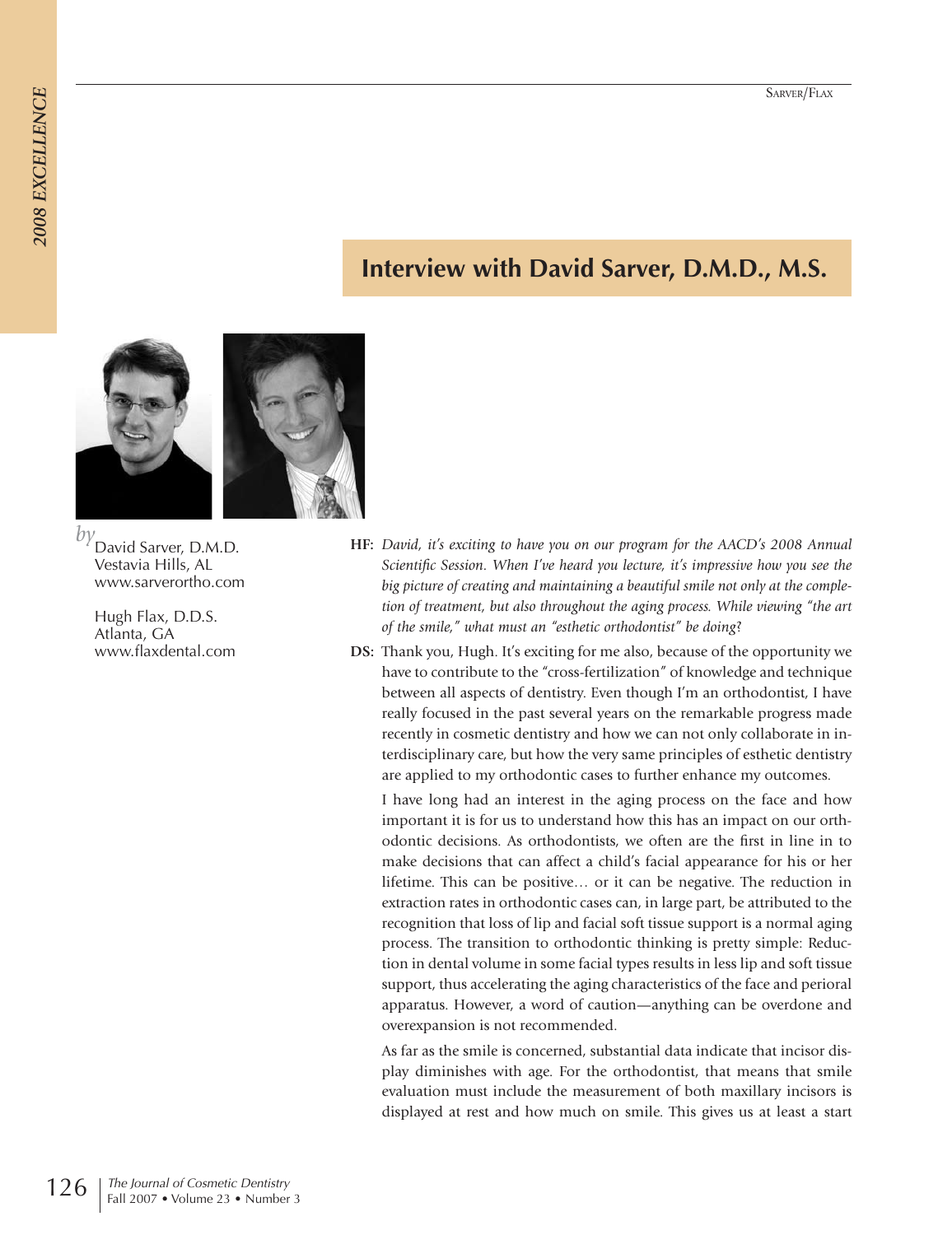

*Figure 1: This young patient was first seen for treatment of the maxillary midline diastema. Her clinical exam demonstrated a flat smile arc with inadequate incisor display on smile.*

in gauging where our patient's smile is on the age scale. Think about this: When we look at texts in plastic surgery, orthodontic, and cosmetic dentistry, the facial and "ideal smile" illustration is usually a 25-yearold female. In reality, most of our orthodontic patients are 10 to 14 years old. Simply put, when I finish treatment on a 14-year-old, I want the child to look like a 14-year-old, not like a 25-year-old. If they look 25 when I finish their orthodontic treatment at age 14, then when they are 25 their smile will look 35! In other words, what the appliance "should be doing" is to be cognizant of how the smile ages and to place the teeth in the smile framework to account for this characteristic.

Let's use an actual patient as an example. The patient shown in Figure 1 was brought in by her parents for treatment of what was obvious to them—the maxillary midline diastema.



*Figure 2: In addition to closing the diastema, the plan was directed to increase anterior tooth display. The resulting smile display was much more youthful in appearance.* 

These parents (and many other parents of adolescents) are aware of what their own orthodontic experiences were like, and think only about "crooked teeth." On clinical examination, we noted that the patient showed about 3 mm of upper incisor at rest (5 to 6 mm is desirable in that age group) and 8 mm of upper incisor display on smile. Crown height was 10 mm. We differentially placed her brackets and adjusted the mechanics in such a way that the upper incisors were brought down and the anterior maxilla were encouraged to develop more vertically. The resulting smile display was much more appropriately youthful in appearance (Fig 2). A photograph of the patient 10 years later (Fig 3) demonstrates how this expansion of orthodontic vision has contributed to the beauty of her facial and smile appearance into adulthood.



*Figure 3: The smile 10 years after completion of treatment* 

- **HF:** *Why hasn't contemporary orthodontics kept pace with this concept?*
- **DS:** That is an interesting question. I have had the privilege of coauthoring with Bill Proffit his classic orthodontic text, *Contemporary Orthodontics*. This text is considered the standard in orthodontics and, in the latest edition, we have placed great emphasis on the issues we have just discussed. However, you and I both know that textbooks tend to be read by students who have to read them; and that most practicing clinicians are not likely to read any textbook from cover to cover. So, in my mind, contemporary orthodontics is certainly on pace with smile concepts, but knowledge disseminates at varying rates into our profession just as it does in all areas of dentistry.
- **HF:** *Orthodontists tend to have a fairly standard set of records, which take into account many static relation-*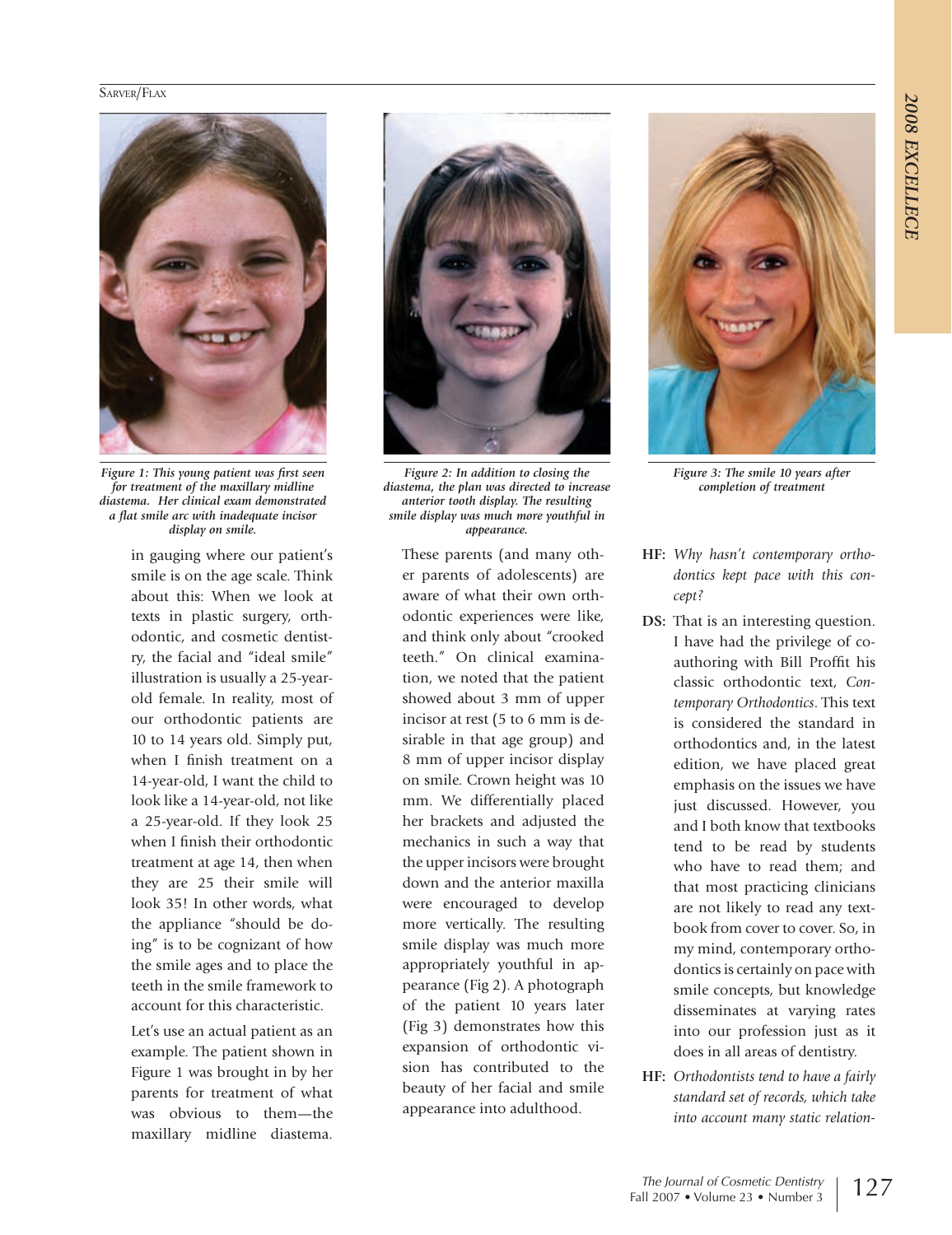| <b>FRONTAL ANALYSIS</b>                                                          | DENTAL ANALYSIS                                         |
|----------------------------------------------------------------------------------|---------------------------------------------------------|
| Frontal at Rest                                                                  | Transverse Relations<br>ArchForm                        |
| Nasal Tip to Midsagittal Plane on<br>$\bullet$<br>Maxillary Dentition to Midsage | <b>Maxillery Form V-Shaped</b>                          |
| Mandibular Dentition to Miday Right<br>Limm 1 Mg                                 | <b>Mandibular Form V-Shaped</b>                         |
| Midsymphysis to Midsagittal Fiam                                                 | Crossbite                                               |
| Maxiliary Dentition/Mandibular Dentition ON                                      | In Centric Note                                         |
| <b>Frontal Vertical</b>                                                          | In Simulated Class J Unialeral Left                     |
| Lower Facial Height Normal                                                       | Arch Length                                             |
| Philfrum Length (24 mm)                                                          | Maxillary ALD (12 mm)                                   |
| Commissure Height (25 mm)                                                        | Mandibular ALD (10 mm)                                  |
| Lip Incompetence 3 mm                                                            | Tooth Size Discrepancy Note                             |
| Vermilion Display Tormal                                                         | Missing Teeth << Tooth Charting                         |
| Frontal Smile<br>Maxillary Incisor to Lip at Rest 3 nm                           | Occlosal Plane Curve<br><b>Maxillary Curve Flat</b>     |
| Masifiary Incisor Show on Smile 1 mm                                             | Curve of Spee Fiat                                      |
| Maxillary Inclase Crown Length 10 mm                                             | Dental Classification                                   |
| Gingival Draglay on Smile 3 nm                                                   | <b>Regist Moder 1</b><br><b>Bight Civilipid</b>         |
| <b>Transverse Maxiliary Card Normal</b>                                          | <b>Left Molar #</b>                                     |
| AP Maxillary Card Posterior down ( mm)                                           | Left Cuspid 1                                           |
| Smile Arc Fiat                                                                   | Anterior Vertical                                       |
| Frontal Widths                                                                   | Overfalte % 100 %                                       |
| Alar Base Width To Intercanthal Width Normal                                     | Overjet(+)                                              |
| <b>Nasal Tip Width Narrow</b>                                                    | Openbrig                                                |
| <b>Hegative Space Normal</b>                                                     | <b>TMJ Summary</b>                                      |
| Frontal Chin Reight (% of Lower Facial Reight) Normal                            | Range of Motion                                         |
| PROFILE ANALYSIS<br>Profile                                                      | <b>Right Lateral</b>                                    |
| Maxilla to Vertical Reference Line Normal                                        | <b>Left Lateral</b>                                     |
| Mandible to Vertical Reference Line Normal                                       | <b>Click Right</b>                                      |
| Lower Facial Height(+) Termal                                                    | <b>Click Left</b>                                       |
| <b>Redix Deep</b>                                                                | Deviation on Operang                                    |
| <b>Nasal Dorsum Normal</b>                                                       | <b>Photygord Right</b>                                  |
| <b>Nasal Tip Projection Namal</b>                                                | Temporalis Right                                        |
| <b>Nationalist Angle(+) National</b>                                             | <b>Masseter Right</b><br><b>Posterior Capsule Right</b> |
| Lip Fullmess Normal                                                              | <b>Plenygoid Left</b>                                   |
| Labiomental Sulcus fibrital                                                      | Temporalis Left                                         |
| <b>Chin Button Normal</b>                                                        | <b>Masseter Left</b>                                    |
| Chin-Neck Length Normal                                                          | <b>Posterior Capsule Left</b>                           |
| Cervicomental Angle Namal                                                        |                                                         |
| Submental Fat Pad Normal                                                         |                                                         |
| Cephalometric Analysis<br>SAMP Angle (SN MPA)                                    |                                                         |
| Maxilla/Cranial Base (SNA)                                                       |                                                         |
| Mandible/Cramial Base (SNB)                                                      |                                                         |
| SLower Facial Reight (SLFR)                                                      |                                                         |
| Functional Chin (N-B-Po)                                                         |                                                         |
| Chin Reight (MD1-ME)                                                             |                                                         |
| Maximum buttons Apple (May), 1911                                                |                                                         |

*Figure 4: Computer databasing programs facilitate the clinical examination and store the information we measure in a retrievable and systematically usable format.*

*ships of hard tissues. Please share with us what you believe should be the new standard of documentation and treatment planning in orthodontics.*

**DS:** The standard record of three facial photographs and six intraorals is still pretty much the gold standard, but we supplement those records with images of the close-up smile, oblique facial, and oblique smile. We augment intraoral pictures with what are fairly standard cosmetic dental images—the anterior teeth with a black background to highlight contacts, connectors, embrasures, halos, etc.

> The major change in our orthodontic records is not only the addition of some images, but that we also teach the use

of what we term *biometric measurement* (which simply means direct measurement of the resting and dynamic relationships of hard to soft tissue). The measurement of upper incisor at rest and on smile is a perfect example. This is information not available from models, cephalometric measurements, or photographs. We have also developed computer-database programs that greatly facilitate the clinical examination and store the information we measure in a retrievable and systematically usable format (Fig 4).

**HF:** *What are the differences in "smile styles" that patients exhibit, and why it is important during treat-* *ment to be able to view a "repeatable" smile*?

- **DS:** The stages of the smile are made up of several components: (1) the smile is initiated by muscle bundles origination from the dense fascia of the nasolabial fold; (2) this upward movement is then combined with the levator muscles and; (3) when these contract, the upper lip is pulled upward and backward towards the nasolabial fold. The term *smile style* was first coined by the plastic surgeon L.R. Rubin in 1974, who defined three types of smile styles<sup>1</sup>
- • *Commissure smile*. In this, the corners of the mouth turn upward due to the pull of the zygomaticus major muscles.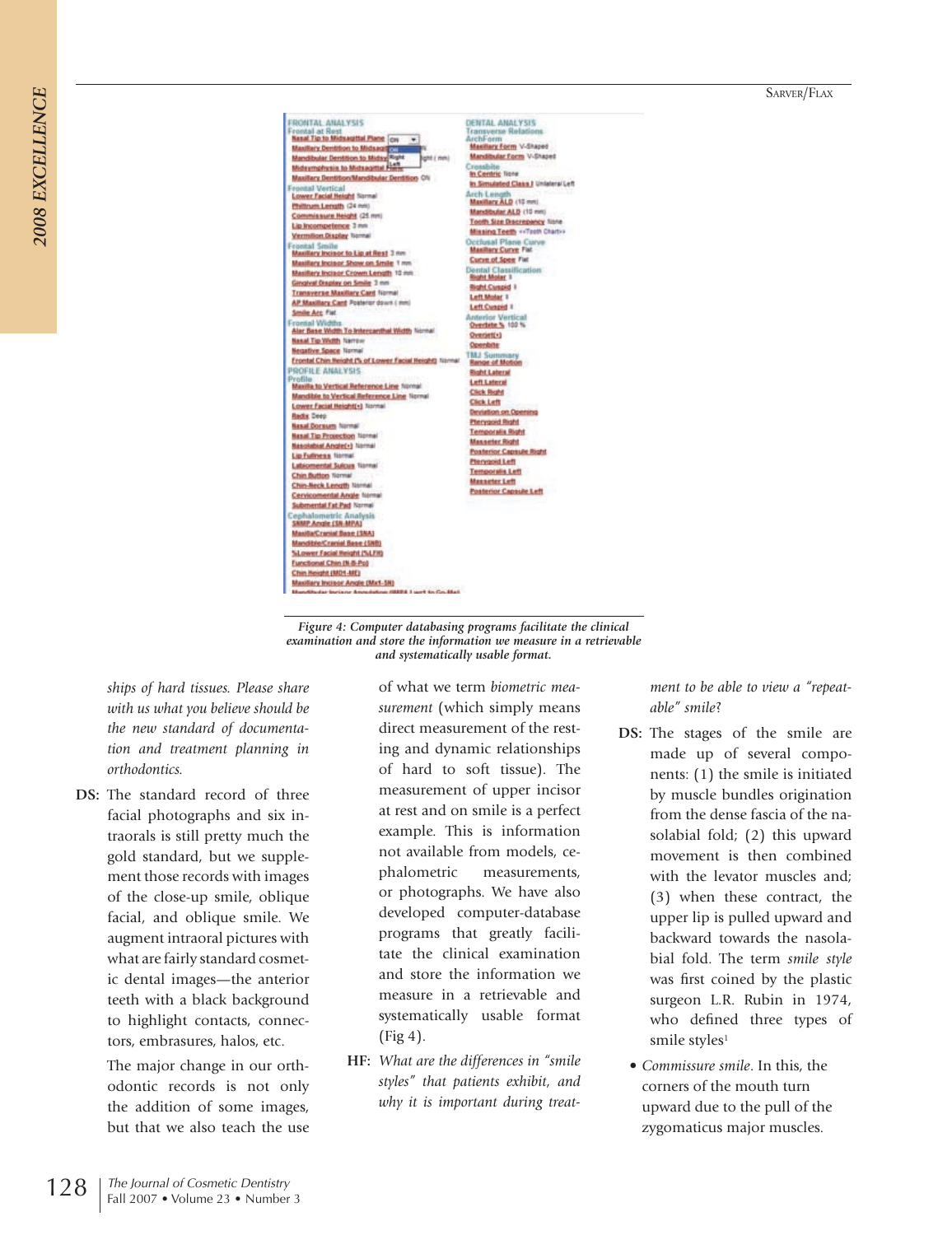

*Figure 5: The short philtrum exhibited in this patient is a vexing problem in treatment planning. It represents an esthetic issue both at rest and on smile.* 

This is also referred to as the "Mona Lisa smile."

- • *Cuspid smile*. In this smile, the upper lip is elevated uniformly so that the corners of the mouth turn upward at the same time (i.e., the entire lip rises like a window shade).
- • *Complex smile*. Here, the upper lip moves superiorly as in the cuspid smile but the lower lip also moves inferiorly in similar fashion. This is termed the "starburst smile."
- The smile style is important because of the difference in how much the upper and lower dentitions are demonstrated upon smiling. For example, the commissure smile may show more tooth posteriorly than anteriorly; and, in the orthodontic case, may require some incisor extrusion; and, in the restorative case, may allow some leeway as far as gingival margin placement.



*Figure 6: The V-Y cheiloplasty goes beyond the alar cinch by the use of vertical orientation of the incisions and closure, lengthening the resting length and demobilizing the upper lip.*

The cuspid smile tends to be associated more with excessive gingival display, and also is associated with "hypermobile lip," which can be affected through plastic surgery techniques, specifically the V-Y cheiloplasty. We utilize the V-Y cheiloplasty to lengthen the short lip, and to demobilize the smile with a natural appearance. In V-Y cheiloplasty, an incision is made in the anterior maxilla in the vestibule, with a vertical incision behind the philtrum. Mattress sutures are then used to close these incisions, resulting in a vertical scar closure, and reorientation of the muscles to reduce the mobility of the upper lip on smile (Figs 5–7).

The complex smile means that the lower incisors are going to be on display more than in the other two smile types. For the orthodontist, this means that the lower incisors hold as



*Figure 7: The final resting relationship of the upper lip demonstrates an improves Cupid's bow, lip competence, and longer philtrum*

much importance as the maxillary incisors. In the veneer case, the shade differential from the maxillary teeth to the mandibular incisors may be so great that the lower incisors are also indicated for restoration.

The importance of the repeatable smile is very much like centric relation and centric occlusion. In the treatment of the smile, we recommend a consistent evaluation. There are two defined types of smiles: The *unposed* (spontaneous) smile and the posed smile. The unposed smile is involuntary and reflects emotion. Lip elevation in the unposed smile often is more animated, as seen in the laughing smile, for example. The posed smile is a learned smile, with lip animation being fairly reproducible similar to the smile that may be rehearsed for photographs or school pictures. The posed smile, because of its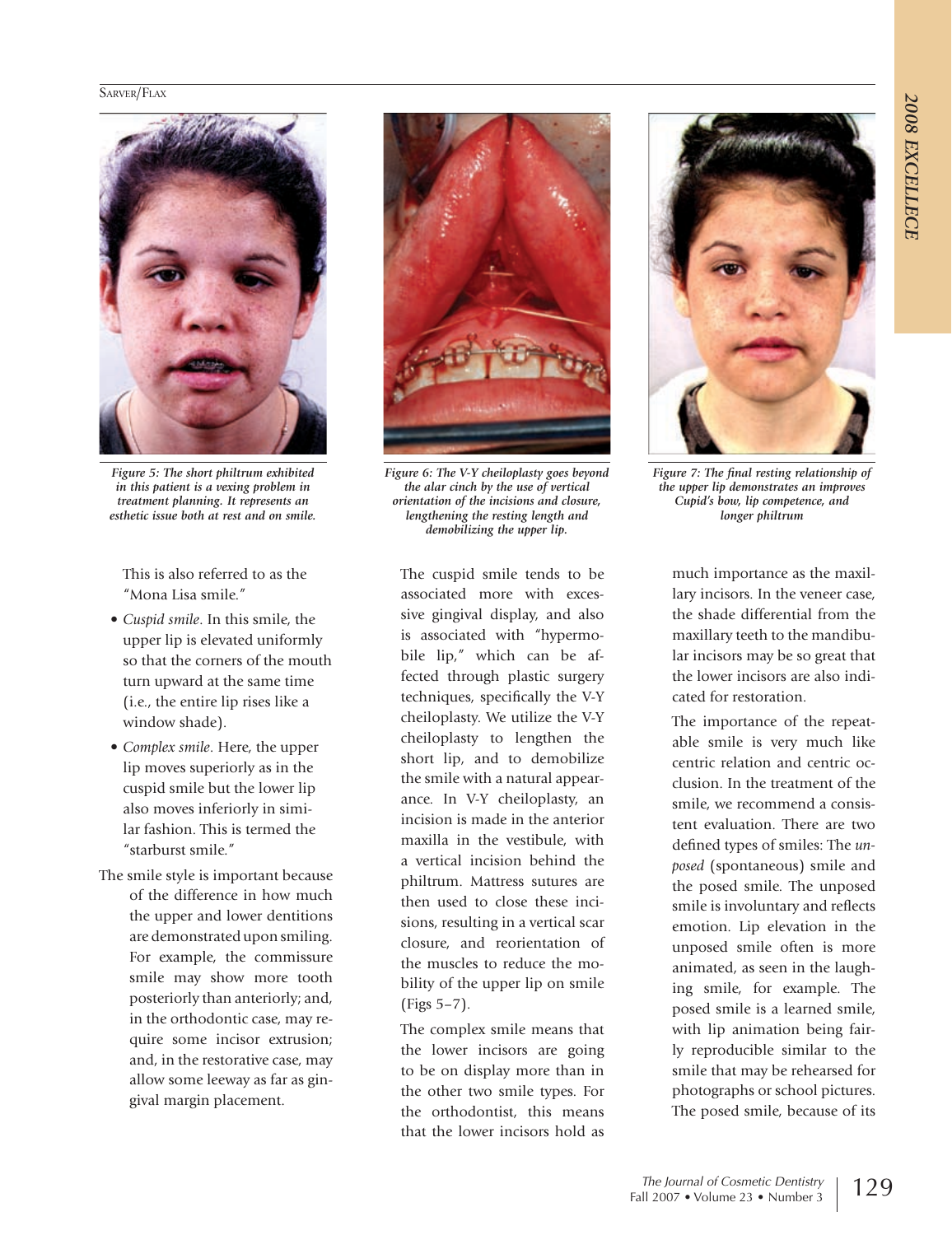

*Figure 8: Utilizing digital video clips with segmentation of the flow of images results in a "smile curve" that helps us determine the repeatable and most consistent smile.*

repeatability, is considered the "treatment" smile.

In clinical practice, standard records include film or digital photographs, radiographs, and study models (mounted or unmounted plaster or electronic models). Universal standard facial images consist of the frontal at rest, frontal smile, and profile at rest images. Although these orientations provide an adequate amount of diagnostic information, they do not contain all the information needed for smile evaluation and quantification. To treat the smile, we need to expand our records, and we use computerized databasing of direct clinical examination.

Records needed for contemporary smile visualization and quantification can be divided into two groups: Static and dynamic. We recommend that in addition to the accepted three facial image orientations, pho-

tograph recordings should also include profile, oblique, and frontal close-up smiles. We have also been utilizing dynamic recordings of smiles and speech with digital videography. Digital video and computer technology enables us to record anterior tooth display during speech to smiling at the equivalent of 30 frames per second. We typically take five seconds of video for each patient, yielding 150 frames for comparison. These clips allow us to visualize the smile from beginning to end, and to produce what I term the *smile curve* (Fig 8). The smile curve allows us to visualize the greatest number of frames that appear to be the same, (i.e., the sustained smile consistent with definition of the posed smile).

**HF:** *All of our AACD members will appreciate the importance of the "smile curvature" and "buccal corridor" in creating a fully displayed smile. What are some of the impor-*

# *tant dimensional considerations needed to create an ideal smile*?

**DS:** The concepts of "smile curvature" and "buccal corridor" are smile attributes that have been around for quite some time. Smile curvature (in orthodontics, we term this the *smile* arc) relates to the curvature of the maxillary occlusal plane and the curvature of the lower lip on smile. If they are parallel, they are termed *consonant*; and, if they are not, they are *flat* or *reverse*. Buccal corridor refers to the "dark spaces" in the corners of the smile and is defined as the space between the outermost dental component and the inner commissure in the smile framework. Interestingly, while these concepts are very hot topics now, they originated in the early 1950s from Frush and Fisher,<sup>2</sup> both denture prosthodontists. Their description defined inappropriate denture esthetics; in other words, a denture that does not look natural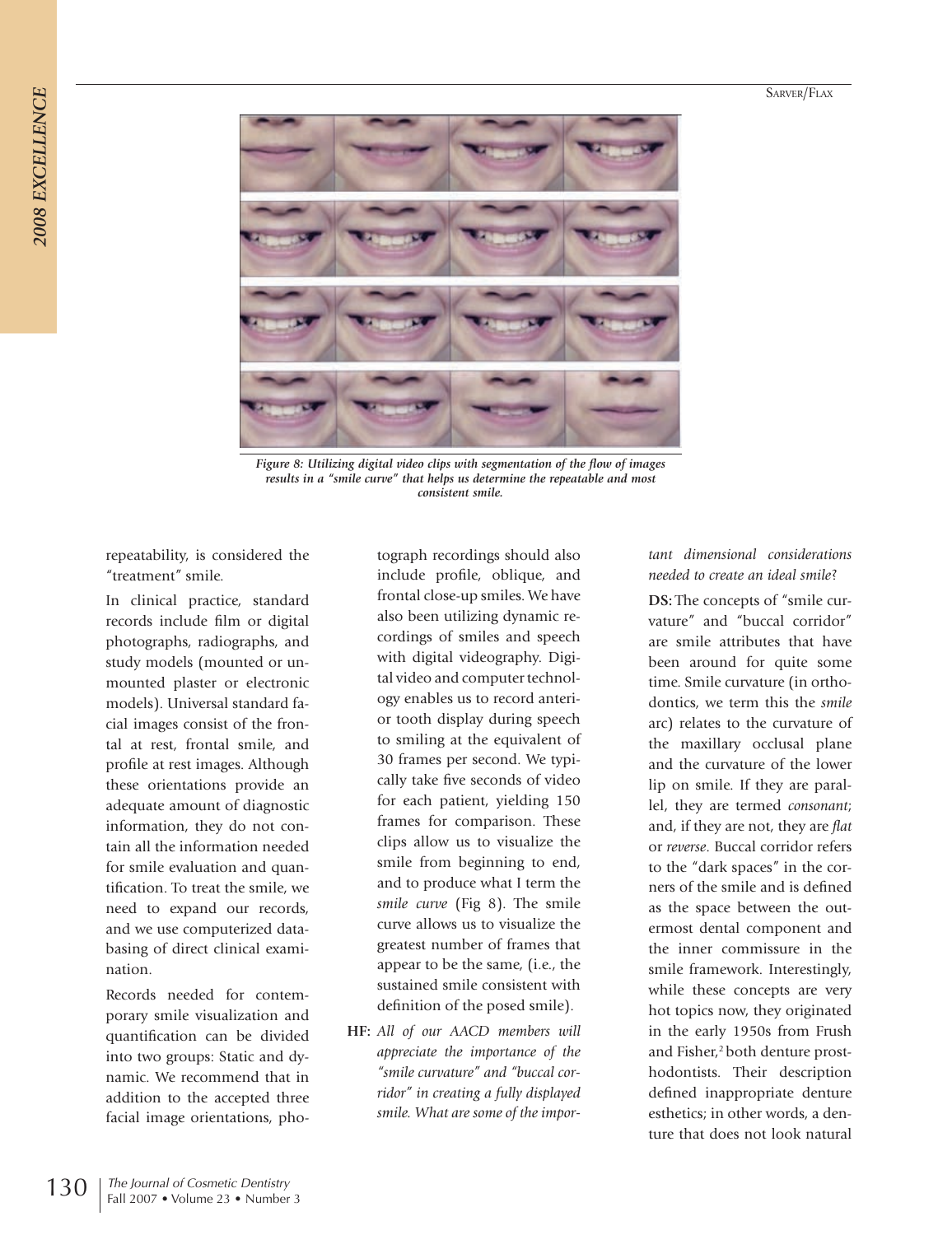

*Figure 9: This patient was nearing the end of orthodontic treatment, and her smile arc was somewhat flattened as an unfortunate result of orthodontic treatment.*



*Figure 10: But recovery was possible, after reassessment and placement of brackets to increase incisor display and improvement of the consonance of the smile arc.* 

is characterized by a flat smile arch, or obliterated buccal corridors.

In the past several years, we have seen two studies that reveal that in as many as one third of our cases, we are flattening smile arcs as part of orthodontic treatment.3,4 There are many reasons for this, including skeletal pattern, regimented bracket placement, the focus on cuspid guidance (resulting in incisor intrusion when extruding cuspids) and many other factors. If your readers are interested, they may go to www.sarverortho.com and download (in the "Professional" section) the article on smile arc and the importance of upper incisor position in the smile. An example of an orthodontically flattened smile arc is depicted in Figure 9. In this case, we simply reset the maxillary and mandibular anterior brackets more superiorly to provide extrusion to the upper incisors and reestablish the smile arc curvature (Fig 10). While Frush and Fisher<sup>2</sup> described very broad arch forms as being unesthetic in dentures,

it turns out that several orthodontic studies indicate that, essentially, the wider the better.<sup>5-7</sup> Now we are much more careful in bracket placement so that smile arcs are not flattened, and we are selecting arch forms that are broader. This broader arch form concept for esthetics is in conflict with some other orthodontic goals; namely, stability of result. Long-term research from the University of Washington<sup>8</sup> clearly shows that canine expansion is an unstable movement (in any event, intercanine width diminishes as we get older). Therefore, expansion of the intercanine width is discouraged. So how do we get broader smiles for esthetic purposes, but also obey the stability rules? Some limited studies<sup>9</sup> indicate that premolar expansion is indeed stable, and when we want to improve the width of the smile for esthetics, we try to expand premolar but not expand the intercanine width.

**HF:** *Perioral soft tissues have a great impact on smile esthetics. Please explain your thoughts on how aging affects the lips and subsequently the smile.*

**DS:** Well, abundant lip support is considered esthetically desirable in today's society, especially for females. You only have to pick up a couple of fashion magazines and look at the cover and advertisements to see that lip fullness is "in." Longterm studies in orthodontics<sup>10,11</sup> have documented the general principle of aging of the lips that there is loss in lip thickness from age 14 onward—particularly more in the upper lip than the lower lip. Therefore, maintaining of or improving lip balance is part of our goal in treatment planning. While increasing lip support may seem to be only an orthodontic or surgical possibility, in reality, how veneers are designed can also improve lip support. The patient seen in Figure 11 is an example. She asked what might be done to improve her smile. I explained that her problem was not an orthodontic one, but one of dental attrition (Fig 12); and that she needed her dentist's help more than mine. Noting that she had fairly thin lips, downturned commissures, and lack of lip support,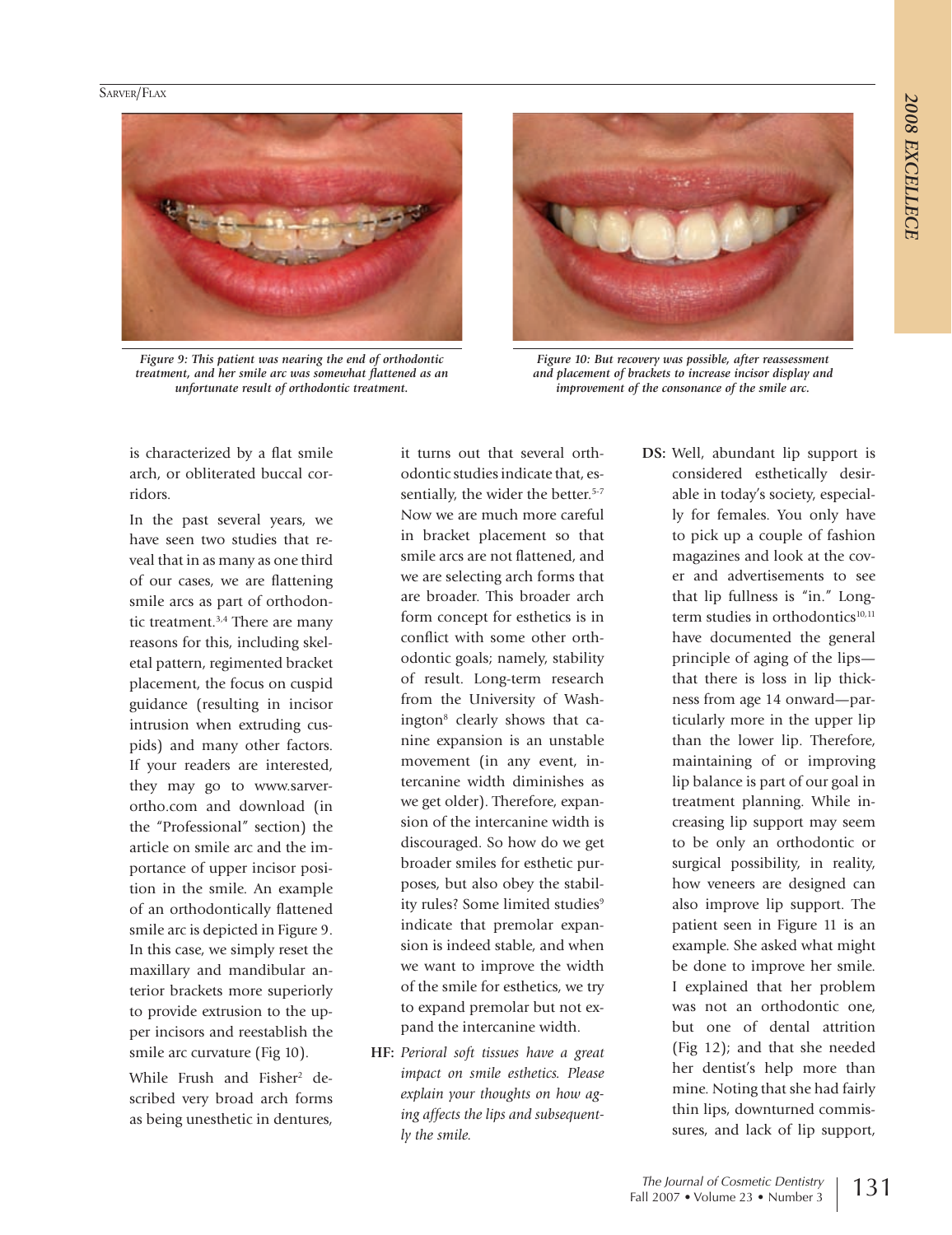



*Figure 12: The root cause of her smile problem was one of severe dental attrition.* 

*Figure 11: This patient presented for orthodontic smile improvement. Her smile was characterized by diminished incisor display, tooth shade issues, and loss of crown height.*

her dentist proceeded to minimally prepare his veneers. By adding incisor length he not only added support to the upper lip, but also some eversion to the lower lip, improving lip fullness. This patient's final smile is shown in Figure 13 and the increased lip support in Figure 14.

- **HF:** *I love your idea that "rules" should not always be adhered to but, rather, be interpreted as guidelines in treatment planning. Why is it important to focus not just on the problems that our patient's present to us, but also to preserve what is right about someone's appearance*?
- **DS:** The answer to this question really revolves around our teaching that dentistry is both art and science. Rigid measurements as "ideals" or "rules" simply are not applicable on the individual any more than rules exist on what makes a "good" painting.

Each individual has his or her own attractive attributes. What looks good for one person may not look good on another; and, as clinicians we must be careful not to force our own concepts and "ideal" on our patients.

In medicine and in dentistry, we have been taught the "problem-oriented" treatment-planning model. In this scenario, we identify all the problems that the patient has and then execute a treatment plan to solve as many problems as possible. Where the hazards lie is in not recognizing the positive attributes a patient has, and in adversely affecting them in the pursuit of correcting the problems. The classic orthodontic example in is the patient with a Class II malocclusion because of a deficient mandible. If Class I occlusion is the problem, then extraction of maxillary premolars and retraction of the incisors to reduce overjet and attaining Class I cuspid relationships solves the "problem." However, if we have not recognized that the midface may be ideal and we are distorting the midface to fit the occlusal goals, we have adversely affected a positive attribute. In smile esthetics, a good example is the orthodontic patient who has a moderately "gummy" smile. In opening a deep bite in these patients, we may elect to intrude upper incisors to reduce gumminess to the smile. However, if the smile arc is consonant and we intrude maxillary incisors, we unfortunately flatten the esthetic smile arc.

**HF:** *One of the exciting things that we are doing at our Annual Scientific Session next May in New Orleans is bringing together the "Birmingham Team" of you, AACD member Dr. Paul Koch, and plastic surgeon Dr. Danny Rousso to show the dynamics of interdisciplinary*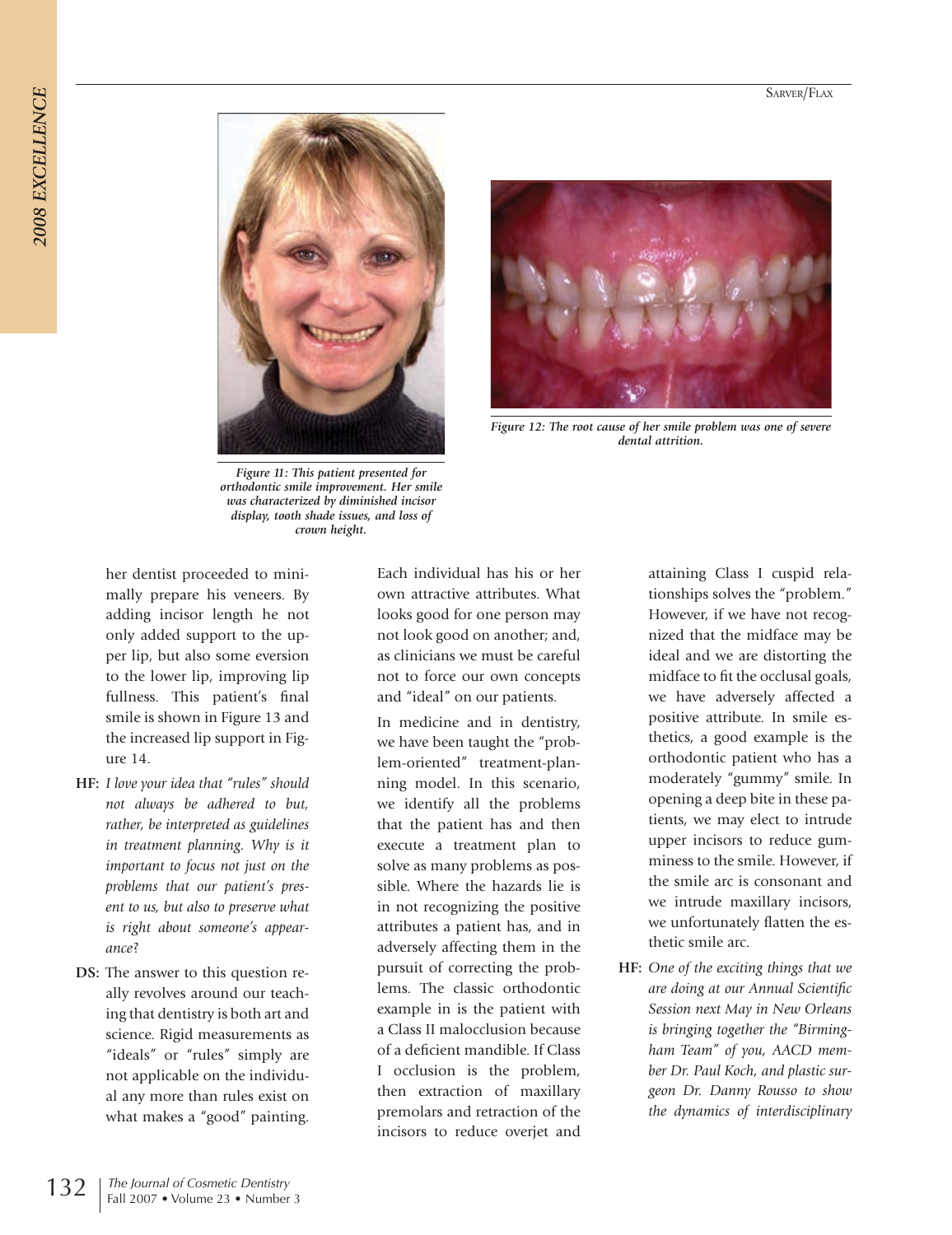

*Figure 13: Restoration with veneers included appropriate crown thickness and length resulting in more incisor display, better tooth color, and a consonant smile arc.* 



*Figure 14: The length and soft tissue support resulted in improved lip support—a youthful enhancement of resting lip posture.*

*care at its finest. What are some of the secrets to your success*?

**DS:** We believe that this is a commonsense application of planning in a multidisciplinary environment—and we agree that not one of us alone can provide the ultimate outcome for our patient. All of us should be educated in what the rest of the team (including the periodontist and the oral and maxillofacial surgeon) does, to avoid what I term *diagnosis by procedure*. This can best be illustrated by the aforementioned patient who has Class II malocclusion with a mandibular deficient skeletal relationship and profile. If the patient goes to the oral and maxillofacial surgeon first, then mandibular advancement is recommended. If the patient initiates the treatment with the orthodontist, then mandibular advancement may be recommended; or extraction of premolars and retraction of

incisors also may be treatment options. If the patient goes to a facial plastic surgeon, the solution is a new chin and nose, because that is what the plastic surgeon does. We all have to recognize what benefits each patient the most and achieves their goals, not ours.

- **HF:** *Your presentations are famous for their dynamic and multimedia approach to showing how orthodontics is extremely critical to developing long-term beautiful smiles. What do you have in store for the AACD audience in New Orleans?*
- **DS:** I have found that the best way to teach the concepts of how our faces change longitudinally is through multimedia superimposition of our images. I practice in Vestavia Hills, Alabama, a suburb of Birmingham (a medium-sized city), where the population tends to be fairly stable. By that, I mean that many of the children raised in

Vestavia often return to Vestavia either to visit their parents, or to settle. Having been in practice 28 years, I am, in many families, treating the children of children I treated years ago! These factors have allowed me to capture long-term (20 to 25 years) records on a number of my cases, and have allowed me to study aging characteristics firsthand (and learning that decisions I made 25 years ago may or may not have been particularly advantageous to my patient's long-term appearance). I am fortunate that most (but not all) of my decisions were good. In any event, we use multimedia technology to calibrate and overlay multiple images in a "morphing" pattern, which briefly demonstrates the principles we are trying to teach. We all have seen timelapse photographs of a rose blooming; it is far more interesting to watch a child "bloom"